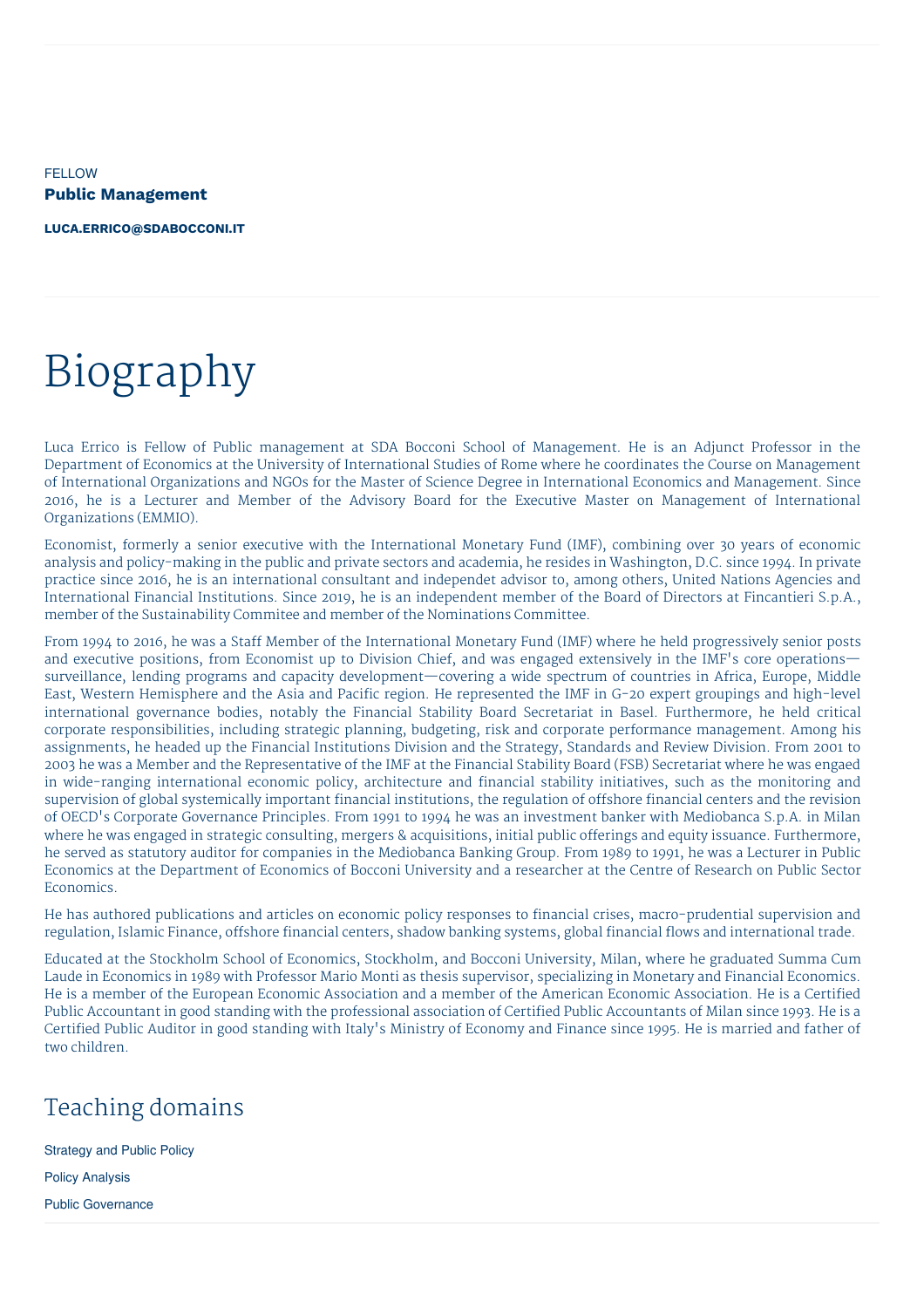# ARTICLES IN SCHOLARLY JOURNALS

ERRICO L., FARAHBAKSH M. **Islamic Banking: Issues in Prudential Regulation and Supervision** Review of Islamic economics, March, 2001, vol.10, no. 1422 H, pp.5-41

## PROCEEDINGS/PRESENTATIONS

ERRICO L., WALTON R., HIERRO A., ABUSHANAB H., AMIDZIC G. **Global flow-of-funds: Mapping bilateral geographic flows** *59th World Statistics Congress of the International Statistical Institute - August 25-30, 2013, Hong Kong*

## ERRICO L.

#### **Risk Management in Islamic Banking**

*Conference on Trasparency, Governance, and Risk Management in Islamic Financial Institutions, March, 2001, Beirut, Lebanon*

# RESEARCH NOTES OR SHORT ARTICLES IN JOURNALS

ERRICO L., AMIDZIC G., MASSARA A. **Inclusive Africa** 2013, Finance & Development

# WORKING PAPERS

ERRICO L., HARUTYUNYAN A., LOUKOIANOVA E., WALTON R., KORNIYENKO Y., AMIDŽIC G., ABUSHANAB H., SHIN H. S.

**Mapping the Shadow Banking System Through a Global Flow of Funds Analysis** 2014, IMF Working Papers, No.14/10, United States of America

## ERRICO L.

## **Changing Patterns of Global Trade**

2012, SPR Departmental Paper, No. 12/1

#### ERRICO L., MASSARA A.

**Assessing Systemic Trade Interconnectedness—An Empirical Approach**

2011, IMF Working Papers, No. 11/214, United States of America

#### ERRICO L.

**Large and Complex Financial Institutions: Domestic and Cross-Border Challenges and Policy Responses— Lessons from Sweden**

2003, IMF Policy Discussion Paper, No. 03/01, United States of America

## ERRICO L.

**Islamic Financial Institutions and Products in the Global Financial System: Key Issues in Risk Management and Challenges Ahead**

2002, IMF Working Papers, No. 02/192, United States of America